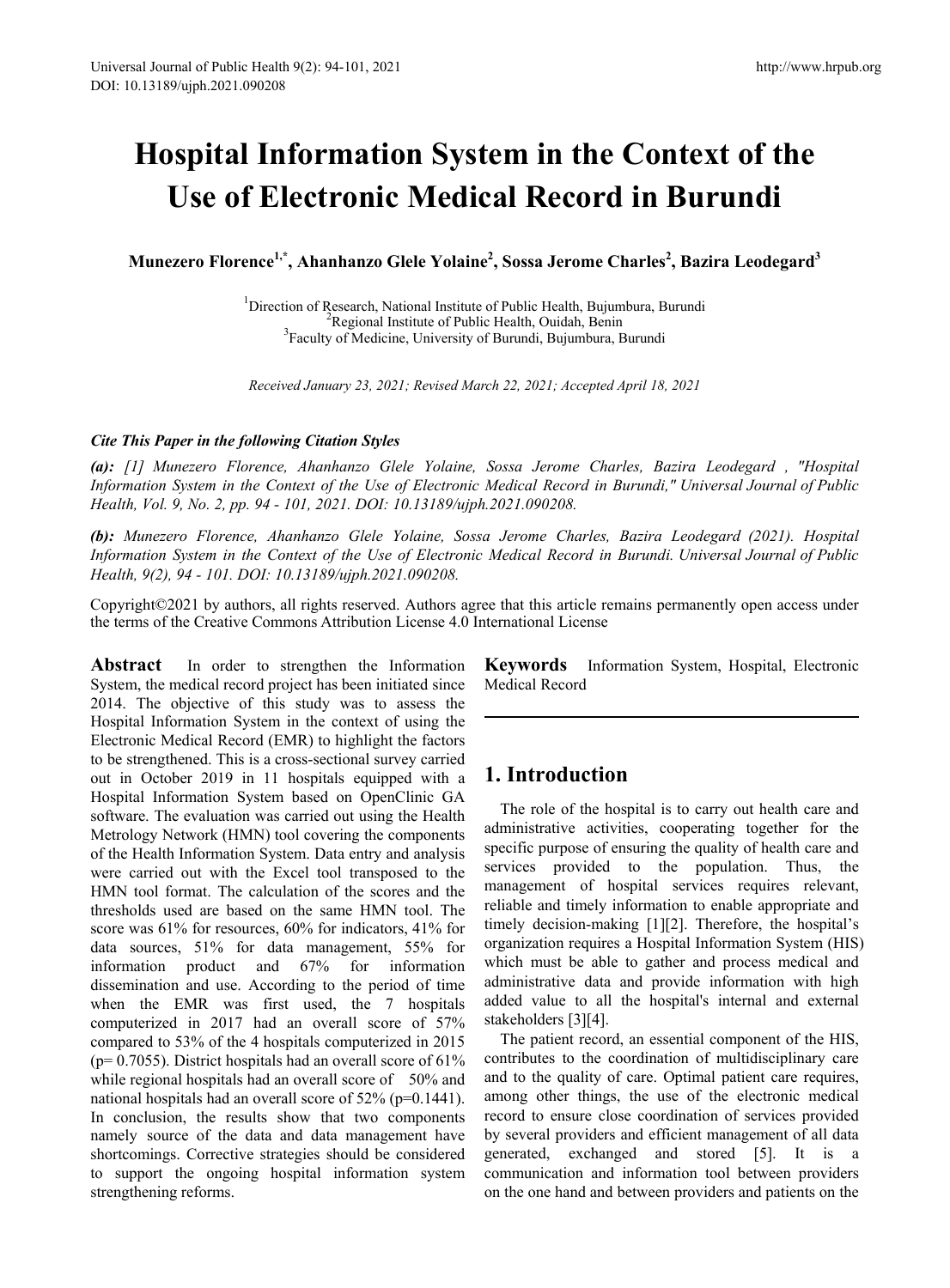other. It allows the patient's hospital journey to be monitored and understood, and is a key element in the quality of care by allowing continuity of care within the framework of multi-professional and multi-disciplinary management [2].

With the emergence of information and communication technologies, African governments have adopted strategies to mobilise resources to digitalise information systems in health structures. Projects to implement digital health information systems are thus a hot topic. Although more or less functional in most developing countries, HIS are currently described as poorly performing for several reasons, including the fact that they use anarchic systems where much data is recorded on paper charts, files and registers [6][7][8].

According to a survey carried out in 15 African French-speaking countries, HIS digital remains the least developed component. In most of these countries, the modernisation of the health system does not sufficiently integrate the HIS computerisation. The few initiatives observed are more focused on hospital accounting management than on the management of medical information [9].

In Burundi, many actions have been carried out to strengthen the health information system, including the implementation of DHIS 2 (District Health Information Software version 2), which is a software package for managing routine data collected in health facilities. This software, which is only limited to the management of aggregated data, should be completed by other software that allows for the management of computerised patient records, resource management and networking within a hospital. It is in this context that an HIS project, using OpenClinic GA software, was initiated in Burundi hospitals [10].

Before the computerization project, the tools used to manage the HIS were largely paper-based (patient medical records, follow-up sheets, registers, monthly activity reports, etc.), with the direct consequence that the quality of the data produced was poor. An evaluation of the national health information system using the Health Metrology Network (HMN) tool in 2008 showed that health data sources based on registration and notification of diseases within health facilities had a low score of 43% [11]. Two other routine health information system assessments, carried out in 2013 and 2016 with the Performance of Routine Information Systems (PRISM) tool, showed that the overall performance at the level of health facilities (without distinguishing between hospitals and health centres) improved significantly from 59% to 63% 4 of which were computerized in 2015 and 7 of which in 2016. Nevertheless, it was noted that the overall quality of data decreased from the national level to the health facilities, which partly reflected the level of complexity and workload of providers at the health facility level [12][13].

In response to the challenges identified by the various

evaluations, the OpenClinic GA software was implemented. This hospital computerization project was financed by ENABEL in its component which aimed to support the Ministry of Public Health and the Fight against AIDS in the modernization of the hospital information system. The approach of the computerisation project was to start with a pilot phase in 4 hospitals representative of the 3 levels of the health pyramid: the district, regional and national levels. In the logic of gradually extending the computerisation of hospitals in 2017, seven hospitals were equipped and started using the OpenClinic GA software. The chosen software has been developed by a Belgian company MXS SA since 2006 and can be redistributed or modified, commercial versions are also available. The main modules of the software concern the patient's administrative file, the patient's financial file, the patient's medical file, the health insurance, the cash registers, the pharmacy (including stock), the laboratory, radiology, health statistics in the form of periodic reports, human resources, the clinical thesaurus with validated coding aid for ICD-10, SNOMED and multimedia supports (images, video, audio) [14].

Since the implementation of the computerization project, no evaluation has been made. In order to explore the state of the digital hospital information system, it was important to evaluate the six components (resources, indicators, sources, management, information products and data dissemination and use) of the HIS according Health Metrology Network method [15], to compare the performance of the HIS according to the reference levels of the study hospitals and the period of introduction of the electronic medical record.

# **2. Materials and Methods**

## **2.1. Type and Period of Study**

This was a descriptive cross-sectional study using the assessment tools, carried out in October 2019 in 11 hospitals equipped with an HIS based on OpenClinic GA software.

#### **2.2. Target Population**

Eleven hospitals equipped with an HIS based on OpenClinic GA software and belonging to the 3 levels of the health pyramid in Burundi, were included in the study, were computerized in 2017. Four of them belonged to the 3rd referral level (district), two to the 2nd referral level (region) and 5 to the 1st referral level (national). They were all beneficiaries of a computerization project financed by ENABEL.

In each hospital, 3 key informants chosen for their areas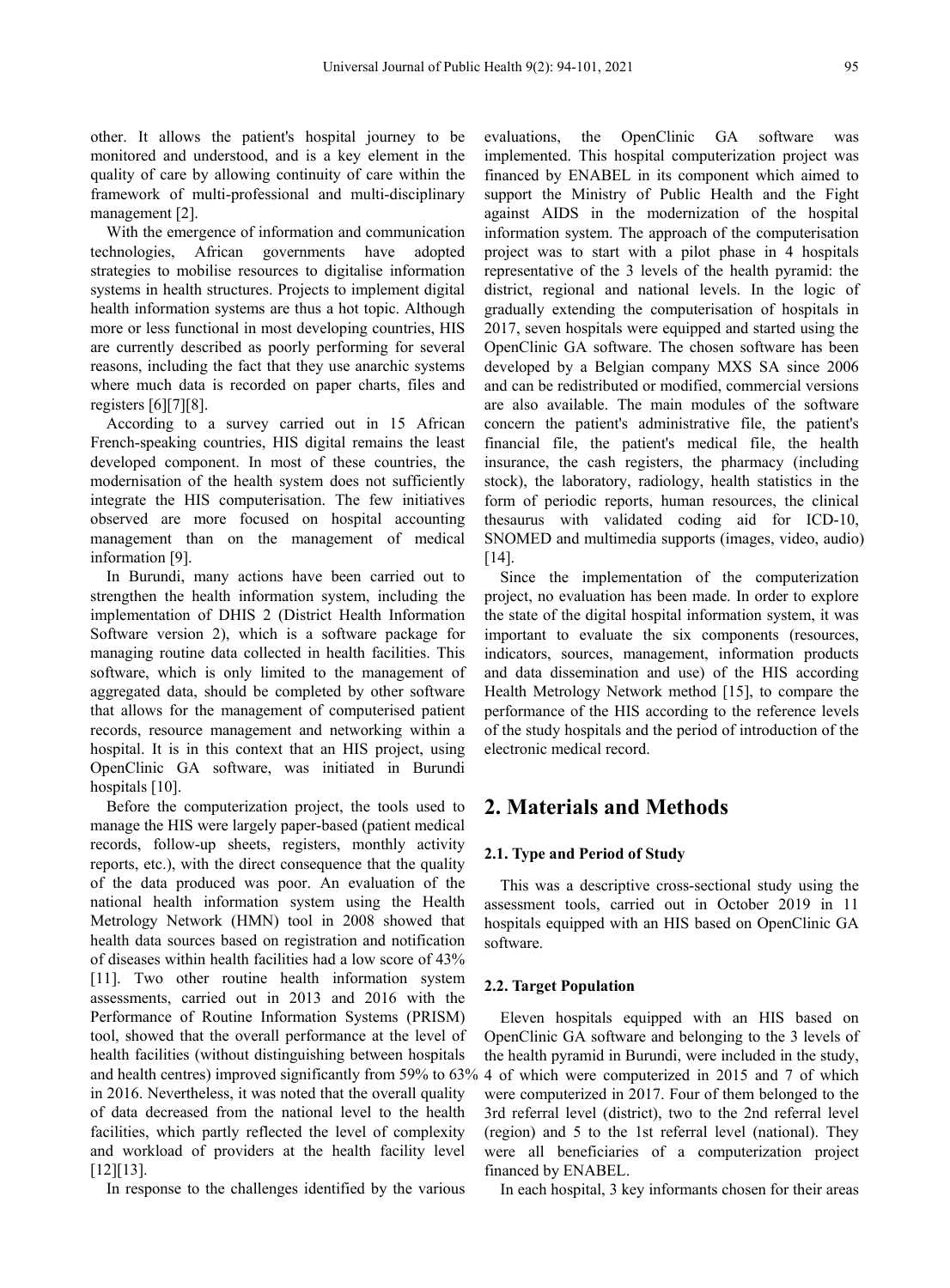of expertise in relation to the six components of the system were interviewed. They were the director in charge of care, the head of the nursing service and the person in charge of the health information system.

#### **2.3. Data Collection Tools**

The HIS assessment was carried out using the RMS tool [15] based on a semi-quantitative method, which is useful for identifying weaknesses and strengths in the following six components: resources, indicators, data sources, data management, information product and information dissemination and use. The RMS tool, usually intended for the assessment of national information systems, has been adapted for use in the hospital context. The national adaptation and validation of the RMS tool was carried out by a team of national HIS experts. Thus, out of 197 questions or items in the basic WHO model, 116 items were retained in the adapted model (Table 1).

**Table 1.** Distribution of items from the full WHO Health Metrics Network (HMN) model and the model adapted for Burundi Hospital Information System

|                       | Number of questions (items) |                         |  |  |
|-----------------------|-----------------------------|-------------------------|--|--|
| <b>Components</b>     | <b>HMN</b> tool             | <b>Adapted HMN tool</b> |  |  |
| Resources             | 25                          | 18                      |  |  |
| Indicators            | 5                           | 4                       |  |  |
| Sources of data       | 83                          | 56                      |  |  |
| Data management       | 5                           | 5                       |  |  |
| Information products  | 69                          | 24                      |  |  |
| Dissemination and use | 10                          | 9                       |  |  |
| Total                 | 197                         | 116                     |  |  |

For each item, the assessment was based on scores ranging from zero to three  $(0 = not at all satisfactory; 1 =$ exists but not satisfactory;  $2 =$  satisfactory and  $3 =$  very satisfactory). The average score for each component was related to the maximum score of three. The calculated scores were thus converted into quartiles:  $0-25\% = Q1$  not at all satisfactory, 26-50% = Q2 present but not satisfactory,  $51-75\% = Q3$  satisfactory and  $76-100\% = Q4$ very satisfactory.

In each hospital, 3 key informants chosen for their areas of expertise in relation to the six components of the system were interviewed. The answer selected was the result of a consensus. In the event of a discrepancy between the 3 key informants, all the answers were used to calculate an average score.

#### **2.4. Data Collection Tools**

Data entry, processing and analysis were carried out using the Excel tool transposed into the format of the RMS tool. Scores and quartiles were calculated for each of the 11 study hospitals, for each component, before calculating them by hospital group according to the level

of membership in the health pyramid and according to the date of implementation of the digital HIS. The comparison of average scores between hospital groups was made using the Wilcoxon-Mann-Whitney test.

The first comparison variable was the year of start of use of the electronic patient record with two modalities namely (i) computerized hospitals in 2015 and (ii) computerized hospitals in 2017. The second comparison variable was the level of referral of study hospitals with three modalities, namely (i) 1st referral hospitals (district); (ii) 2nd referral hospitals (regional) and (iii) 3rd referral hospitals (national).

## **2.5. Study Limit**

The Health Metric Network's tool [15] uses a normative evaluation approach and does not explore the causes of the inadequacies observed. The results of this evaluation should be supplemented by another study that could describe the factors explaining the deficiencies observed in the six components of the HIS.

#### **2.6. Ethical Considerations**

The research protocol has been submitted to the National Health Research Ethics Committee for approval. In addition, the authorisation to collect the data in the selected hospitals was given by the Ministry of Public Health and the Fight against AIDS. The directors of the hospitals concerned by this survey have given their agreement. For the providers who were identified to be interviewed, free and informed consent was given, and the interviews were carried out respecting anonymity and confidentiality. For the patient files that were used, the identity of the patients (surname and first name, address, telephone number, etc.) was not recorded on the data collection tools.

# **3. Results**

The presentation sequence of results starts with the evaluation results of the Hospital Information System as a whole and ends with the evaluation results of the six components of the Health Metrology Network: resources, indicators, data sources, data management, information production and information dissemination and use.

#### **3.1. Overall Result for the Hospital Information System**

For all the hospitals benefiting from digital HIS, the average calculated from the scores obtained by each of the six components reached a satisfactory level of 56%.

Generally speaking, five of the six components of the information system were satisfactory, with a score of between 51% and 67%, falling in the third quartile (Q3): resources (61%; Q3), indicators (60%; Q3), data management (51%; Q3), information production (55%;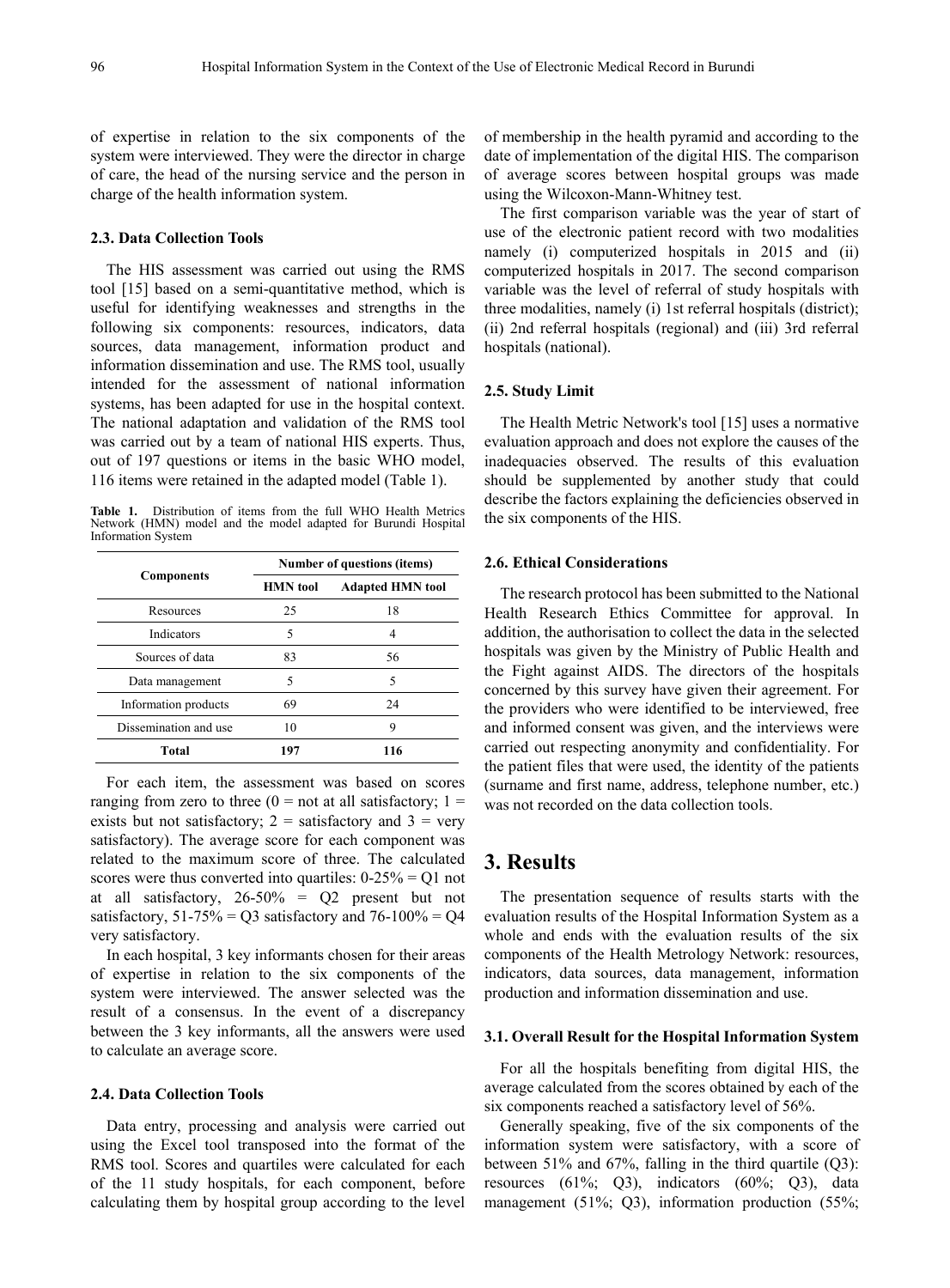Q3), and dissemination and use of information (67%; Q3)). One component had a score in the 2nd quartile (Q2), the data source component with the lowest score of 41% *(figure 1)*.



**Figure 1.** Comparison of HIS performance scores by component of HIS in Burundi, 2019 (n=11)

## **3.2. Detailed Results for Each of the Six Components of the HIS**

The "resources" component of the HIS scored 61% (Q3). More specifically, the availability of HIS equipment had a score of 84%, coordination, planning and policies 50% (Q3) and the human resources and financing HIS sub-component did not exceed a score of 48% (Q2).

For the "indicators" component, the selection, definition, production and dissemination of core indicators in accordance with national guidelines achieved a satisfactory score of 60% (Q3).

The score achieved by the "data sources" component was 41%, included in the second quartile Q2. In detailing the score achieved by the sub-components, the recording of disease data and resource data had achieved a similar score of 68% (Q3). The scores obtained by the other sub-components were 46% (Q2) for the health services data recording and management system; 16% (Q1) for population surveys and 8% (Q1) for the availability and use of census data by the hospital.Q1. The civil status sub-component did not assess *(table 2)*.

The "data management" component scored 51% (Q3) in the third quartile (Q3).

The "information production" component measures the hospital's capacity to produce morbidity and mortality indicators on the one hand and health system indicators on the other had achieved a score of 55% (Q3). The score obtained by the sub-component production of morbidity and mortality indicators was 49% (Q2), while the production of health system indicators scored 61% (Q3).

The "dissemination and use of information" component scored 67% (Q3). At the level of its sub-components the use of information for planning and priority setting achieved a score of 75% (Q3); the use of information for resource allocation achieved a score of 67% (Q3) and the analysis of information 60% (Q3).

**Table 2.** Item's scores (%) of "data sources" component of the HIS in 2019

| Sources of data    | <b>Contents</b> | <b>Capacities practices</b><br><b>Dissemination</b> |    | <b>Integration</b> use | Average |
|--------------------|-----------------|-----------------------------------------------------|----|------------------------|---------|
| Census             |                 | 10                                                  |    |                        |         |
| Population surveys | 16              | 26                                                  |    |                        |         |
| Monitoring system  | 65              | 73                                                  | 25 | 80                     | 68      |
| Health services    | 55              | 36                                                  | 69 | 43                     | 46      |
| Resources          | 84              | 64                                                  | 49 | 50                     | 68      |
| Average            |                 |                                                     |    |                        |         |

*Legend :*

| not at all satisfactory | exists but not satisfactory | satisfactory   | very satisfactory |
|-------------------------|-----------------------------|----------------|-------------------|
| $0-25\%$ (O1)           | $26-50\%$ (Q2)              | $51-75\%$ (Q3) | $>=76(04)$        |
|                         |                             |                |                   |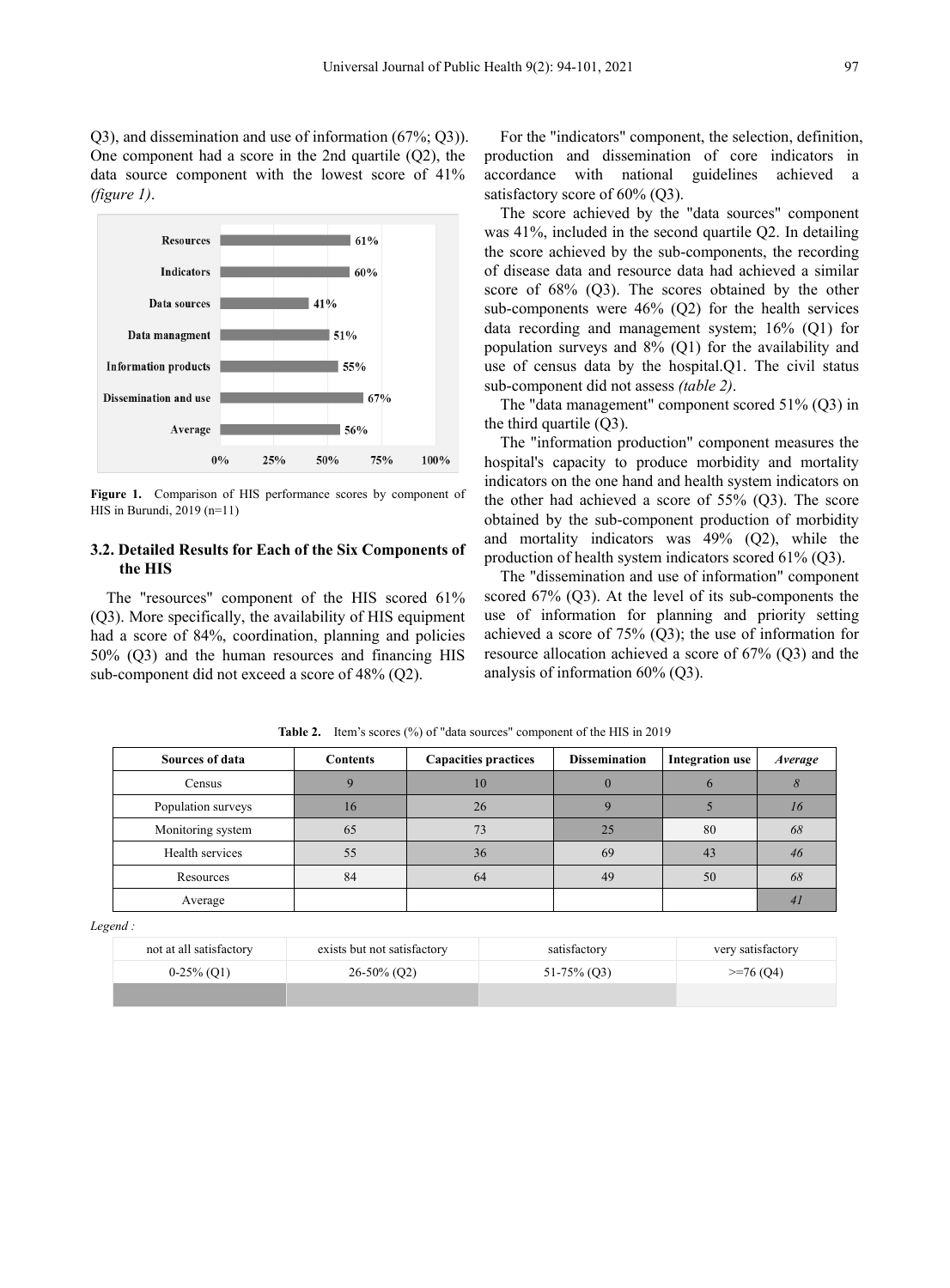## **3.3. Comparison of HIS Performance between Hospitals**

According to the period when EMR was first used, the seven (7) hospitals computerised in 2017 had an overall score of  $57\%$  (Q3) compared to  $53\%$  (Q3) of the four (4) computerised in 2015. For the resources, indicators, information products and information dissemination components, a significant gap between the two groups of hospitals was identified in favour of computerized hospital in 2017. The scores for all components fall between the 2nd and 3rd quartile regardless of the period when the EMR is first used *(figure 2)*.



**Figure 2.** Comparison of HIS performance scores according to the year of start using EMR, 2019

Depending on the level of referral of the study hospitals, the analysis also covered five (5) hospitals with a 1st referral (district); two (2) hospitals with a 2nd referral (regional) and four (4) hospitals with a 3rd referral (national). The district hospitals had an overall score of 61% (Q3), followed by national hospitals with a score of 52% (Q3). The group of regional hospitals had a lowest score of 50%. The district hospitals significantly outperformed the others for all three components: indicators (68%, Q3), information production (70%, Q3) and dissemination and use of information (72%, Q3) *(figure 3)*.



**Figure 3.** Comparison of HIS performance scores according to the reference level of study hospitals, 2019

Comparison of average HIS performance scores between groups of hospitals using the Wilcoxon-Mann-Whitney test showed that there was no statistically significant difference between the group of hospitals that introduced the use of EMR in 2015 and those that introduced EMR in 2017 on the one hand and district hospitals compared to regional and national hospitals on the other hand *(table 3)*.

# **4. Discussion**

The HIS evaluation of the eleven hospitals carried out using RMS adapted tools made it possible to measure the HIS performance in the context of the use of EMR and to identify the main weak points that would require concrete actions to achieve the expected effects of the project to computerise the patient file.

## **4.1. Evaluation of the Six Components**

The average score for all eleven hospitals and all six components was 56% and was at the lower limit of the third quartile (Q3). The *data source* component had the lowest score of 41% falling in the 2nd quartile (Q2), while the *dissemination and use* component had the highest score of 67% (Q3) compared to the other components.

| <b>Components</b><br>of the HIS | Year start of use EPR |             |         | Reference level  |                          |         |
|---------------------------------|-----------------------|-------------|---------|------------------|--------------------------|---------|
|                                 | $2015(n=4)$           | $2017(n=7)$ | p-value | District $(n=5)$ | National /Regional (n=6) | p-value |
| Resources                       | 56%                   | 63%         | 0.5708  | 60%              | 57%                      | 0,8551  |
| <b>Indicators</b>               | 54%                   | 64%         | 0.7042  | 68%              | 54%                      | 0,5209  |
| Sources of data                 | 44%                   | 40%         | 0.7055  | 42%              | 43%                      | 0,8551  |
| Data management                 | 50%                   | 51%         | 0.9999  | 50%              | 53%                      | 0,9999  |
| Information products            | 52%                   | 56%         | 0,9999  | 74%              | 60%                      | 0,1003  |
| Dissemination and use           | 63%                   | 69%         | 0.7055  | 72%              | 66%                      | 0,4652  |
| Average                         | 53%                   | 57%         | 0.7055  | 60%              | 55%                      | 0.1441  |

**Table 3.** Comparison of performance scores by study hospital characteristics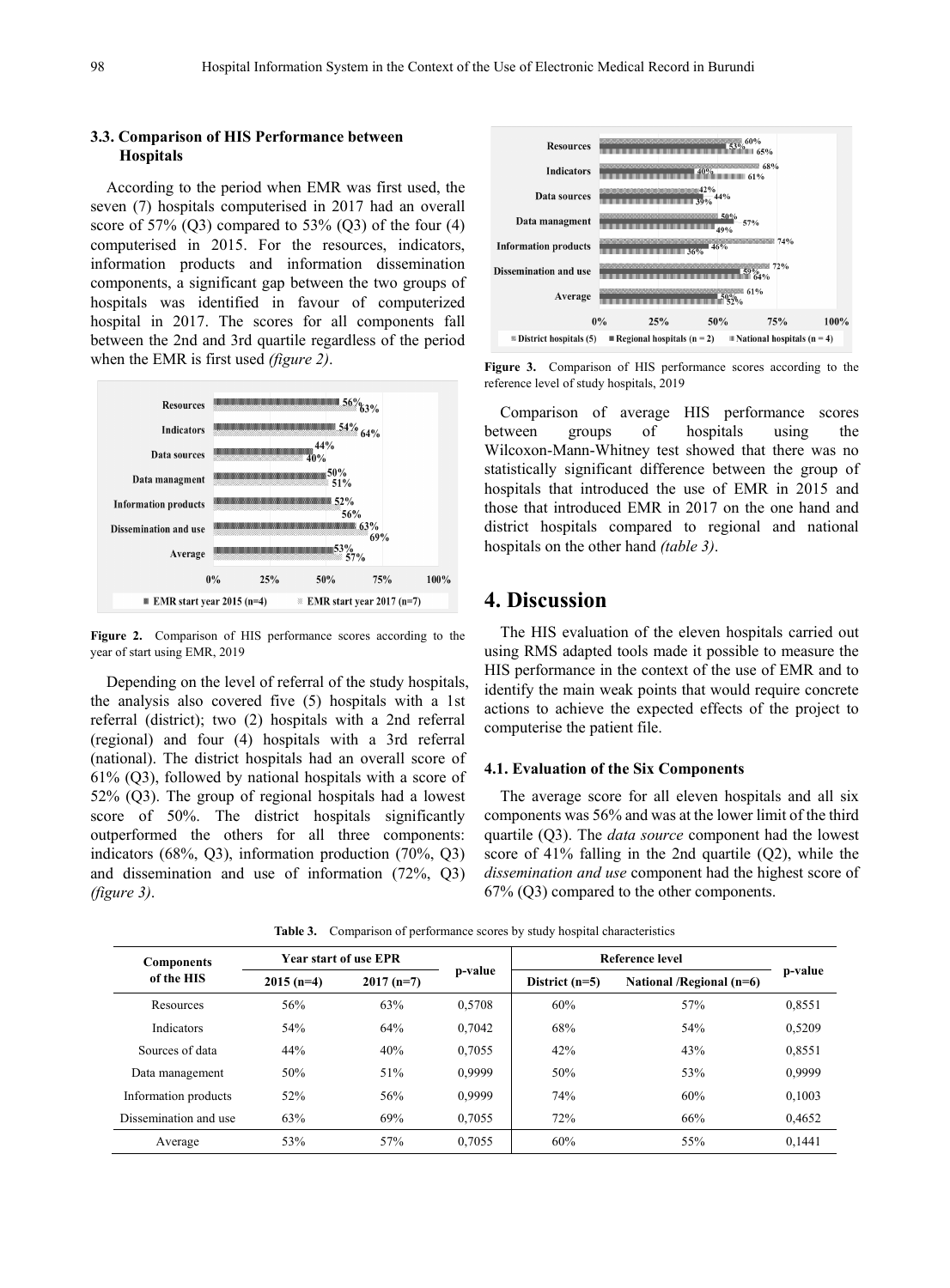Due to the low score recorded for the *data source* component, specifically for the sub-component on the availability and use of census data by the hospital, it was noted that the calculation of indicators requiring population projections is not a common practice in the hospital (see the information products component, the section on the calculation of morbidity and mortality indicators with a score of 49%). In addition, the indicators whose numerator and denominator are all produced by the hospital are regularly calculated (see the information products component, section on the calculation of health system indicators with a score of 61%). Another study had noted the same problem of the availability and use of target populations by hospitals [16]. The current context pointing to the persistence of strong territorial and social inequalities in health should lead hospitals to take into account more strongly the characteristics of the populations in the health territories they serve. This information, which also serves as denominators for the calculation of indicators, is produced within the framework of censuses.

The sub-component of conducting hospital client surveys was judged unsatisfactory with a score of 16%. Irregularity in the conduct of the studies was observed and the capacity of the hospital staff to conduct the studies was judged insufficient. Although many other studies or surveys can be carried out among patients in the hospital, particularly in the context of using an electronic medical record where data is available [17][18][19], one of the types of survey recommended in hospitals and made mandatory in some countries is the client satisfaction survey. The low score found for the sub-component conducting hospital client surveys is only a true picture of what is happening in most hospitals in developing countries where research that leads mainly to action is not a priority [20][21][22].

The sub-component "health services data recording and management system" scored 46%. The inadequacies observed stem from the interoperability problems that persist between the software for managing the patient record (OpenClinic GA) and the software for managing aggregate data (DHIS 2). The problem of interoperability of the applications used in healthcare structures is a major issue because the software used in the EMR implementation process is developed without prior analysis of the system already in place, using informatics heterogeneous tools, methods and procedures [23]. It was also noted that the aspects explored that had an impact on this sub-component were related to the low competence of the staff in charge of data management in the hospital's departments and the lack of a training plan aimed at in-service capacity building and support for the higher level. This situation related to the lack of human resource skills to manage data was found in other evaluations conducted in Burkina Faso and Côte d'Ivoire [24][25].

For the data management component which had a score

at the lower limit of Q3 (51%), low scores were noted for the sub-components related to database management and metadata use. Indeed, the database management problem stems from the fact that the software used to manage the medical record is found only at the hospital level, other levels of the health system that should accompany and work closely with the hospital have no access to this software and there is no policy defining the role of the actors at the other levels. Health Information System standards recommend that the software implemented in health care structures should be found at other levels of the health system with a utility to which various actors have access according to their respective roles, in strict compliance with the principles of ethics and confidentiality of patient data [15][26].

Concerning the use of metadata, the ideal situation would be to find in the hospital a metadata dictionary or a document of standards and procedures for the management of the Health Information System that provides the definition of variables, the methods of data collection and calculation of indicators, the periodicity, the analysis techniques to be used and the possible systematic errors to be avoided. This evaluation showed that no hospital had this dictionary. The same consistent pattern of absence from the documents of the standards for managing the Health Information System in health care facilities was found elsewhere [15][21][24].

## **4.2. Comparison of HIS Performance between Hospitals**

The overall HIS performance score was in favour of computerised hospitals in 2017. The experience of the hospitals in the pilot phase (computerised in 2015) has undoubtedly contributed to improvements in the process of extending the implementation of the software.

The comparison of HIS performance between the three types of hospitals according to their reference level showed that the district hospitals had the highest score compared to the others. This could be explained by the fact that the district level in general, and the district hospital in particular, is the most supported in terms of technical and financial support from partners, health programmes and projects [27].

Using the non-parametric Wilcoxon-Mann-Whitney test adapted to compare the distribution of small subjects, the average scores of the hospital groups were compared. There were no statistically significant differences observed according to the year of introduction of the EMR and the reference level of the study hospitals. These results do not allow to conclude on the existence of an association between hospital characteristics (number of years of EMR use, reference level,...) and HIS performance. Furthermore, it would be relevant to carry out in-depth research on a sufficient number of hospitals to confirm or disprove this hypothesis.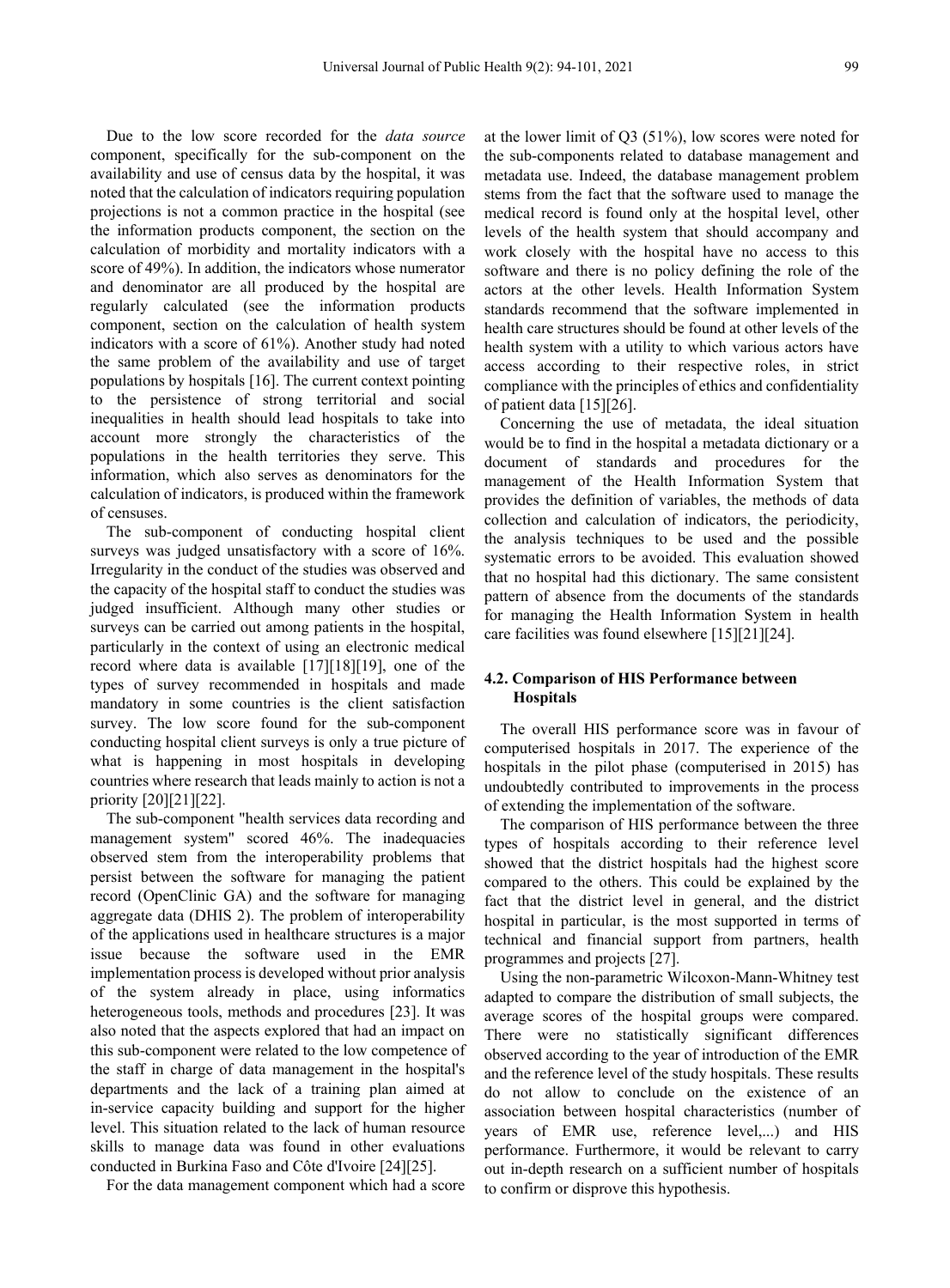#### **4.3. Recommendation for Future Research**

In order to explore the factors that explain the inadequacies observed in the six components of the HIS, the results of this evaluation should be supplemented by another study based on a qualitative and quantitative approach among users, managers at different levels of the health system and technical and financial partners.

In this sense, an evaluation of the implementation, the implementation of the computerisation project and the adherence, perceptions and satisfaction of the providers is underway, the results will allow to complete the information produced in this article.

# **5. Conclusions**

The Hospital Information System (HIS) evaluation based on the RMS tools made it possible to assess its performance at the level of the eleven (11) hospitals. This evaluation showed that five components (resources, indicators, data management, information production and dissemination and use) were satisfactory with a score ranging from 51% to 67%. The data source component had the lowest score of 41%.

The HIS performance improvement, more particularly the effectiveness and management of the computerised medical record, is determined by all the resources and actions taken during the implementation process of the computerisation project, the level of collaboration between the actors at different levels of the health system, the support measures aimed at a good integration of the new system, the policies and strategies in force in terms of HIS and the leadership of the decision-makers [28].

# **Acknowledgements**

To the General Directorate of the National Institute of Public Health (NIPH) in Bujumbura, to the managers of the NIPH Project funded by European Union for technical and financial support, and to the data managers and computer specialists of the Ministry of Public Health and the Fight against AIDS for data collection.

# **REFERENCES**

- [1] S. Chougrani, S. Ouhadj, and F. Agag, "Evaluation of the Oran uniersity hospital information system," *Sante Publique (Paris).*, vol. 25, no. 5, pp. 617–626, 2013.
- [2] C. AbouZahr and T. Boerma, "Health information systems: the foundations of public health," *Bull. World Health Organ.*, vol. 83, no. 8, pp. 578–583, 2005.
- [3] A. A. Esfahani *et al.*, "An evaluation model for the implementation of hospital information system in public

hospitals using multi-criteria-decision-making (MCDM) approaches," *Int. J. Eng. Technol.*, vol. 7, no. 1, pp. 1–18, 2018.

- [4] C. S. Kruse, C. Kristof, B. Jones, E. Mitchell, and A. Martinez, "Barriers to Electronic Health Record Adoption: a Systematic Literature Review," *J. Med. Syst.*, vol. 40, no. 12, 2016.
- [5] D. Dupont, A. Beresniak, D. Kalra, P. Coorevits, and G. De Moor, "Intérêt des dossiers de santé électroniques hospitaliers pour la recherche clinique," *Médecine/Sciences*, vol. 34, no. 11, pp. 972–977, 2018.
- [6] Y. G. Ahanhanzo, J. Saizonou, A. Wodon, B. Dujardin, M. Wilmet-Dramaix, and M. Makoutodé, "Health workers involvement for data quality improvement in Benin," *Santé Publique (Paris).*, vol. 27, no. 2, pp. 241–248, 2015.
- [7] M. Cucciniello, I. Lapsley, G. Nasi, and C. Pagliari, "Understanding key factors affecting electronic medical record implementation: A sociotechnical approach," *BMC Health Serv. Res.*, vol. 15, no. 1, 2015.
- [8] K. E. M. Msiska, A. Kumitawa, and B. Kumwenda, "Factors affecting the utilisation of electronic medical records system in Malawian central hospitals," *Malawi Med. J.*, vol. 29, no. 3, 2017.
- [9] C. O. Bagayoko, H. Müller, and A. Geissbuhler, "Assessment of Internet-based tele-medicine in Africa (the RAFT project)," *Comput. Med. Imaging Graph.*, vol. 30, no. 6–7, pp. 407–416, 2006.
- [10]République du Burundi. Ministère de la Santé Publique et de la lutte contre le Sida, "Plan National de Développement de l'Informatique de la Santé ( PNDIS )," 2015.
- [11]République du Burundi. Ministère de la Santé Publique et de la lutte contre le Sida, "Rapport d'évaluation du Système National d'Information Sanitaire du Burundi," 2008.
- [12]République du Burundi. Ministère de la Santé Publique et de Lutte contre le Sida, "Rapport d'évaluation du systeme d' information sanitaire de routine par l' approche et les outils PRISM," 2015.
- [13]République du Burundi. Ministère de la Santé Publique et de la lutte contre le Sida, "Rapport d'Evaluation des Performances du Système National d'Information Sanitaire de Routine au Burundi," 2016.
- [14] F. Verbeke, *OpenClinic v3.50.11 Manuel utilisateur*. 2010.
- [15] World Health Organization-WHO, Framework and standards for country health information systems. *Health Metrics Network.* 2008.
- [16] A. Delas, *L'hôpital public, un nouvel acteur territorial entre aménagement sanitaire et rivalités stratégiques*, vol. 143, no. 4, pp 89-119, 2011.
- [17] H. Lefebvre, O. Roy, S. Sahtali, and M. Rothan-Tondeur, "Liens entre recherche et pratique : échange des savoirs, utilisation des données probantes et renouvellement des pratiques," *Rech. Soins Infirm.*, vol. N° 114, no. 3, pp. 31–45, 2013.
- [18]É. Péchillon, "Open access to health data : Can the law guarantee all risks of any excesses in the use of the information?," *Inf. Psychiatr.*, vol. 91, no. 8, pp. 645–649,